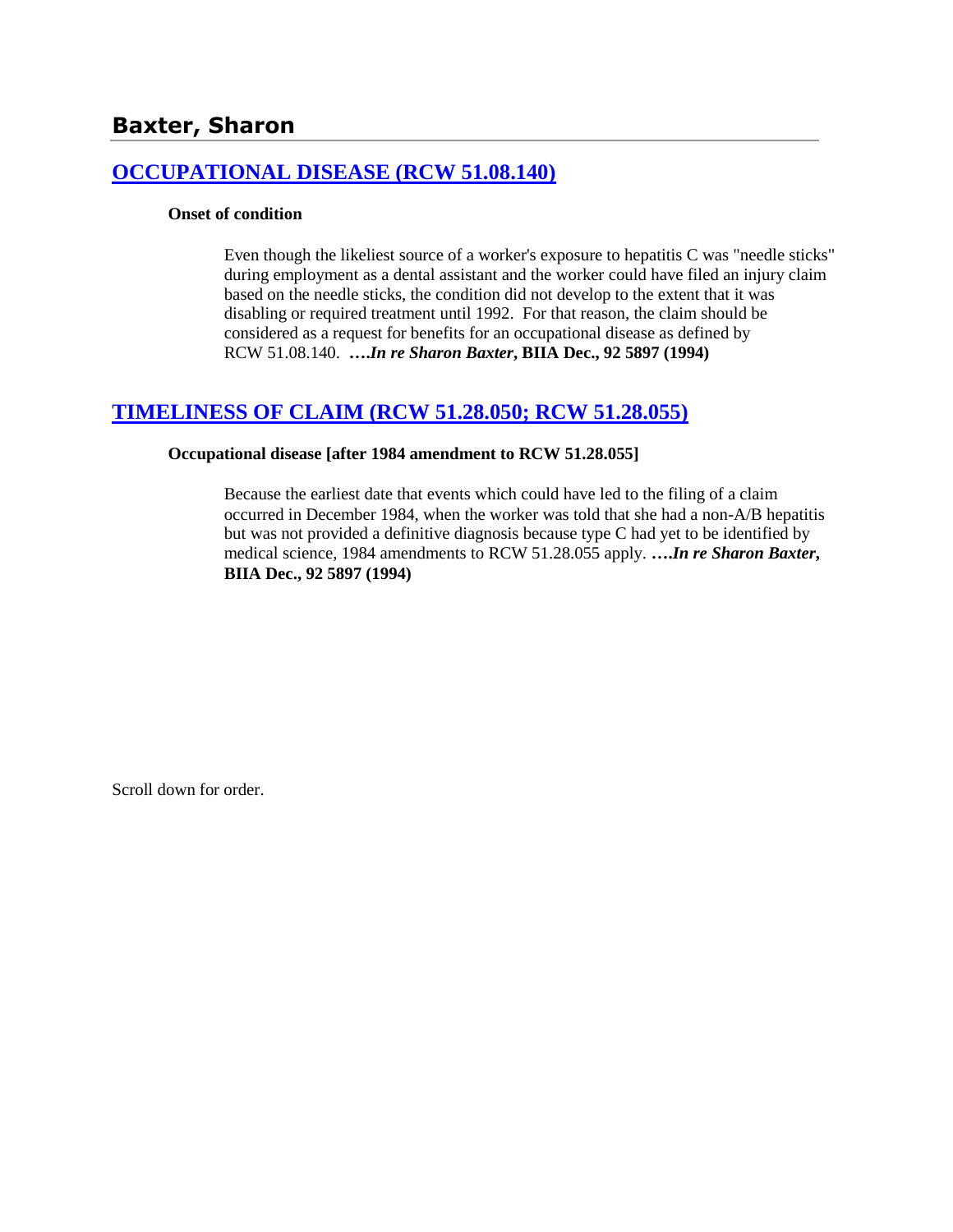### **BEFORE THE BOARD OF INDUSTRIAL INSURANCE APPEALS STATE OF WASHINGTON**

**)**

**IN RE: SHARON BAXTER ) DOCKET NO. 92 5897**

**CLAIM NO. N-390479 ) DECISION AND ORDER**

APPEARANCES:

Claimant, Sharon Baxter, by Rolland, O'Malley, Williams & Wyckoff, P.S., per Douglas P. Wyckoff, Attorney

Employer, Dolgash & Haines, by Candy Snyder, Business Manager

Department of Labor and Industries, by The Office of the Attorney General, per Thomas Adkins, Assistant, and Whitney Cochran, Paralegal

This is an appeal filed by the claimant, Sharon Baxter, on November 30, 1992 from an order of the Department of Labor and Industries dated November 10, 1992 which corrected and superseded an order dated May 26, 1992, and which rejected the claim for the reason no claim has been filed by said worker within one year after the day upon which the alleged injury occurred, and that claimant's condition is not an occupational disease, and bills regarding this claim are rejected except those which are authorized for diagnosis. **REVERSED AND REMANDED**.

# **EVIDENTIARY AND PROCEDURAL MATTERS**

Pursuant to RCW 51.52.104 and RCW 51.52.106, this matter is before the Board for review and decision on a timely Petition for Review filed by the claimant, Sharon Baxter, to a Proposed Decision and Order issued on September 24, 1993 in which the order of the Department dated November 10, 1992, rejecting the claim was affirmed.

The Board has reviewed the evidentiary rulings in the record of proceedings and finds that no prejudicial error was committed and said rulings are hereby affirmed.

# **DECISION**

Based on the uncontroverted medical evidence contained in the record we believe that Ms. Baxter has a valid claim for an occupational disease. While it is doubtlessly true that the incidents which resulted in her contracting hepatitis C could also have formed the basis for an injury claim, separate claims are not mutually exclusive. Just as one incident can result in aggravation of a condition caused by a previous injury and also be the basis for a new claim, one incident can serve as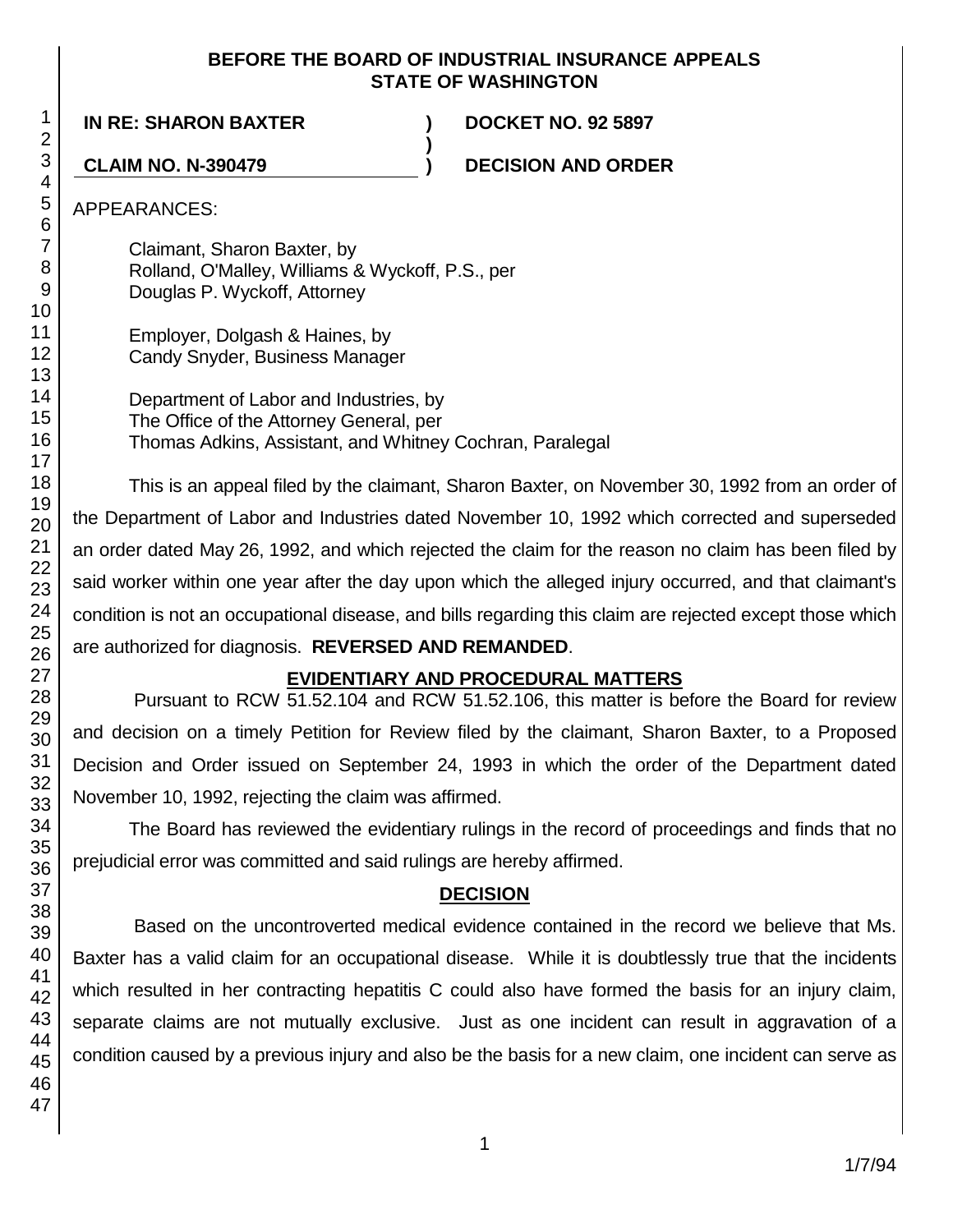l

the basis for both an injury<sup>1</sup> and for an occupational disease<sup>2</sup> claim. The record supports Ms. Baxter's contention that she contracted an occupational disease as a result of exposure during the course of employment and filed an application for benefits in a timely manner. She is entitled to have her claim allowed.

The only medical evidence presented was the testimony of two physicians who had treated Ms. Baxter. Both Dr. James F. Kruidenier, a specialist in gastroenterology and hepatology, and Dr. Michael R. Boyd, a family practitioner, were of the opinion that she had contracted hepatitis C as a result of exposure to contaminated blood and tissue during the course of her employment as a dental assistant. Ms. Baxter's only exposure occurred while she was working for Dr. Dolgash and Dr. Haines, oral surgeons, during a two and one-half year period ending in June of 1982. Following termination of employment she was seen by Dr. Boyd for vague and non-specific complaints which were ultimately attributed to some form of hepatitis. As medical science had not identified hepatitis C at that time her condition was described as non-A/non-B hepatitis. Even this rather vague and preliminary diagnosis was not made until December of 1984, when Dr. Boyd discussed the issue of causation with Ms. Baxter for the first time. Ms. Baxter's condition was not definitively diagnosed until some time in 1990 when she saw a physician in Las Vegas, Nevada. Following termination of her employment with Dr.'s Dolgash and Haines, she was able to work on a fairly regular and continuous basis and was not impaired or disabled as a result of her hepatitis. She received no treatment for hepatitis C until April of 1992 when as the result of reading a magazine article she sought and was provided interferon by Dr. Kruidenier.

It is clear that Ms. Baxter suffers from a job-related condition which would entitle her to benefits if she filed an application for benefits within the period provided in the statute. If this condition is considered to have arisen out of a "sudden and tangible happening" and to constitute an industrial injury, the period for filing an application for benefits would be one year following the incident as provided in RCW 51.28.050. In light of the uncontroverted medical testimony presented this is not the conclusion we reach. While the "needle stick" incidents satisfy the definition of an injury contained in

- $<sup>1</sup>$  RCW 51.08.100 "Injury." "Injury" means a sudden and tangible happening, of a traumatic nature, producing</sup> an immediate prompt result, and occurring from without, and such physical conditions as result therefrom.
- RCW 51.08.140 "Occupational Disease." "Occupational disease" means such disease or infection as arises naturally and proximately out of employment under the mandatory or elective adoption provisions of this title.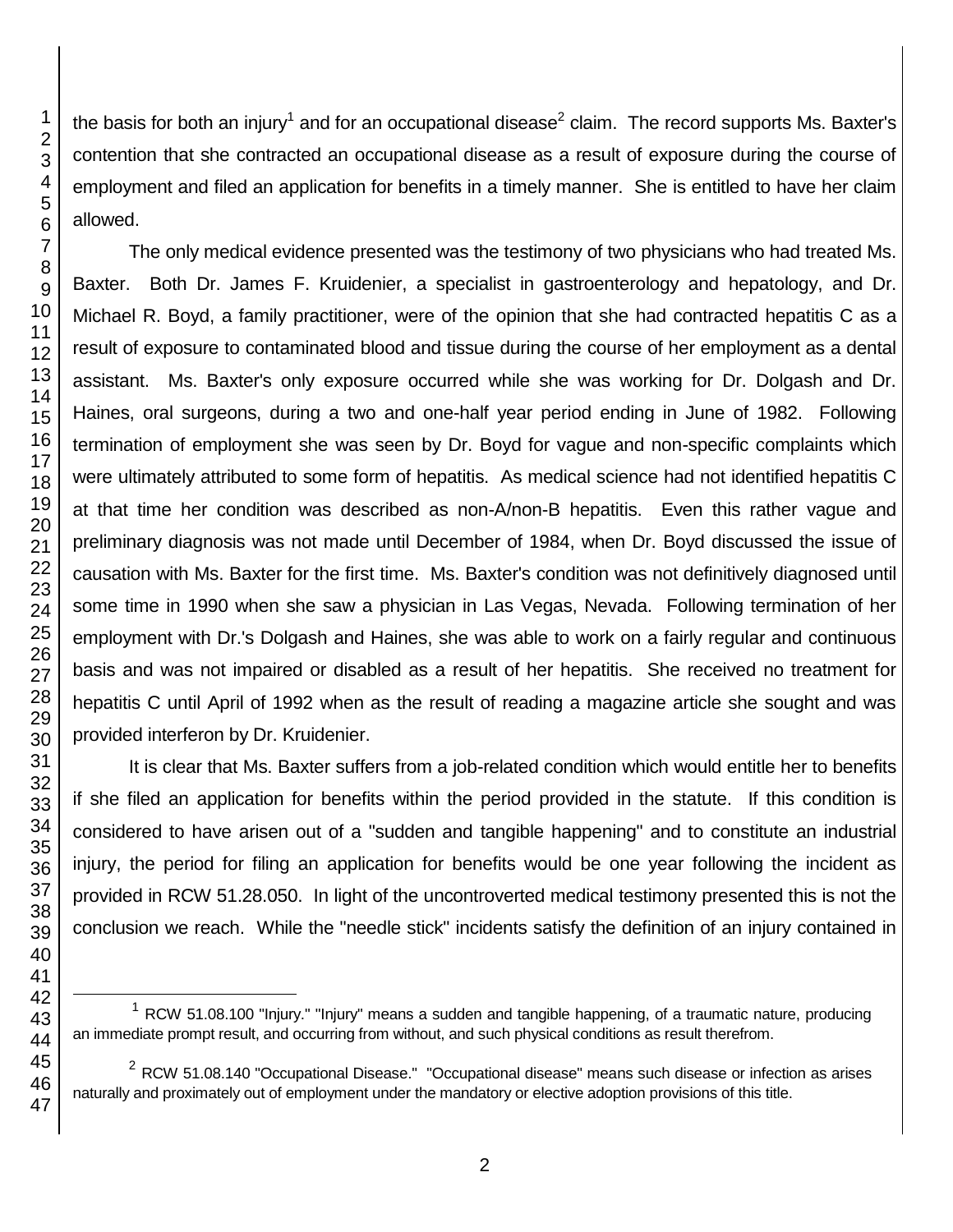RCW 51.08.100 and could have served as the basis for separate claims, no claims for these incidents were filed within the one year period set forth in the RCW 51.28.050.

While the condition for which this claim was filed occurred as a result of on-the-job exposure and the likeliest source of this exposure were "needle sticks", there was, nevertheless nothing "immediate or prompt" about the onset of the physical conditions resulting therefrom. In light of the testimony of Dr. Kruidenier, the attending specialist, it is unlikely that the particular "needle stick" which initiated the disease process can be identified. In particular, he thought it unlikely that the disease was contracted from a hepatitis carrier identified in the early 1980's, as there was no test to identify hepatitis C until the 1990's. During the period within which Ms. Baxter could have filed an injury claim the disease had not developed to the extent that it was diagnosable and, had it developed, the medical community had no test to identify the condition.

Ms. Baxter's condition did not develop to the extent that it was disabling or required treatment until 1992. Both the manner in which the condition developed and the definition of an occupational disease convinces us that this is a condition or ailment which should be evaluated under the provisions of RCW 51.08.140. Consideration of the decisions in Nygaard v. Department of Labor & Indus., 51 Wn.2d 659 (1958) and Williams v. Department of Labor & Indus., 45 Wn.2d 574 (1954), supports our conclusion that this is precisely the type of condition which should be covered as an occupational disease. In light of the lengthy period that elapsed before the disease developed, was diagnosed, or required treatment, it would be unreasonable to require that a claim be filed within the period provided for a claim arising out of a ". . . sudden and tangible happening, of a traumatic nature, producing an immediate or prompt result . . . .". RCW 51.08.100. (Emphasis added).

Even under the most literal and restrictive interpretation of RCW 51.28.055, as it existed prior to the 1984 amendment, the events which would initiate the period for filing a claim did not occur until December of 1984. Even then there was no positive diagnosis of the condition, as no test existed to provide this diagnosis, and the condition had not progressed to the extent that it was disabling or in need of treatment. As the 1984 amendments to RCW 51.28.055 became effective prior to that date and are clearly remedial in nature, they must be used in determining the timeliness of Ms. Baxter's application for benefits. Sharon Baxter filed an application for benefits within two years of the date on which she was notified in writing by a physician of the nature of her occupational disease.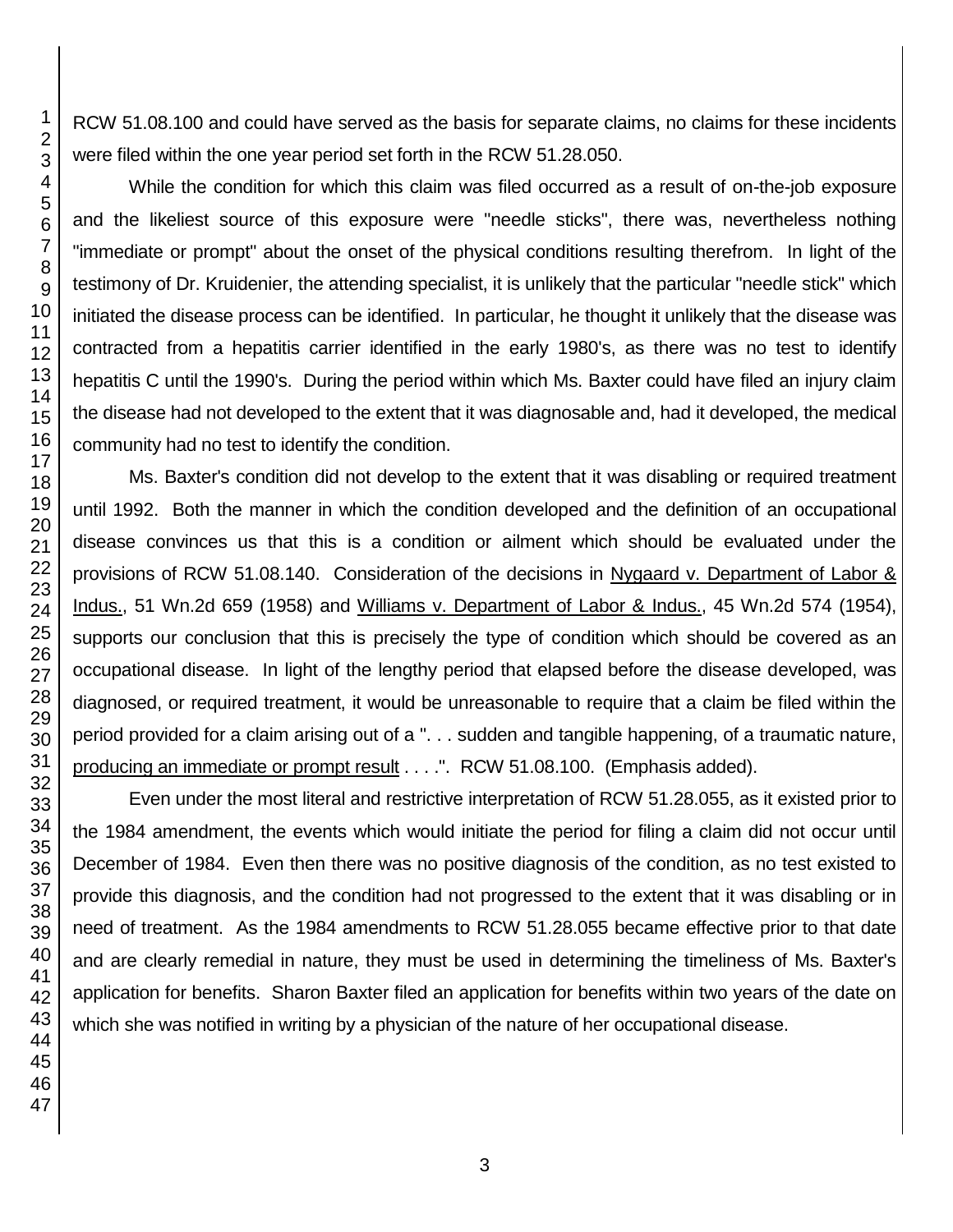After consideration of the Proposed Decision and Order, the Petition for Review filed thereto on behalf of the claimant, and a careful review of the entire record before us, we are persuaded that the Department order dated November 10, 1992 is incorrect and must be reversed and the claim remanded for allowance of the condition hepatitis C as an occupational disease.

# **FINDINGS OF FACT**

1. On May 18, 1992, claimant, Sharon Baxter, filed an application for benefits alleging that she contracted hepatitis C as a result of exposure to contaminated blood and tissue during the course of her employment by Dr.'s Dolgash & Haines. The claim was assigned Claim No. N-390479.

The Department of Labor and Industries issued an order dated November 10, 1992, which corrected and superseded an order dated May 26, 1992, and which rejected the claim because

no claim has been filed by said worker within one year after the day upon which the alleged injury occurred. That the claimant's condition is not an occupational disease as contemplated by Section 51.08.140 RCW. Any and all bills for services or treatment concerning this claim are rejected, except those which are authorized by the Department for diagnosis.

Claimant filed a Notice of Appeal with the Board of Industrial Insurance Appeals on November 30, 1992 from the Department order dated November 10, 1992. On December 21, 1992 the Board issued its order granting the appeal, and directing that further proceedings be held on the issues raised by the notice of appeal.

- 2. During the two and one-half years she was employed as a dental assistant by Dolgash & Haines, claimant, Sharon Baxter, was exposed on a number of occasions to contaminated blood and tissue.
- 3. As a direct and proximate result of her occupational exposure, claimant's developed the condition of chronic hepatitis C, and status-post interferon treatment therefore.
- 4. No earlier than December 1984, claimant was told by her physician that she suffered from hepatitis non-A/non-B as a result of her occupational exposure to contaminated blood and tissue.
- 5. Claimant's condition of hepatitis C was not definitively diagnosed until 1990 and she was not impaired or disabled by this condition until May of 1992 when she received treatment, which treatment had not previously been available or required.
- 6. Claimant first received written notice of her condition and its cause from her physician in February 1992.